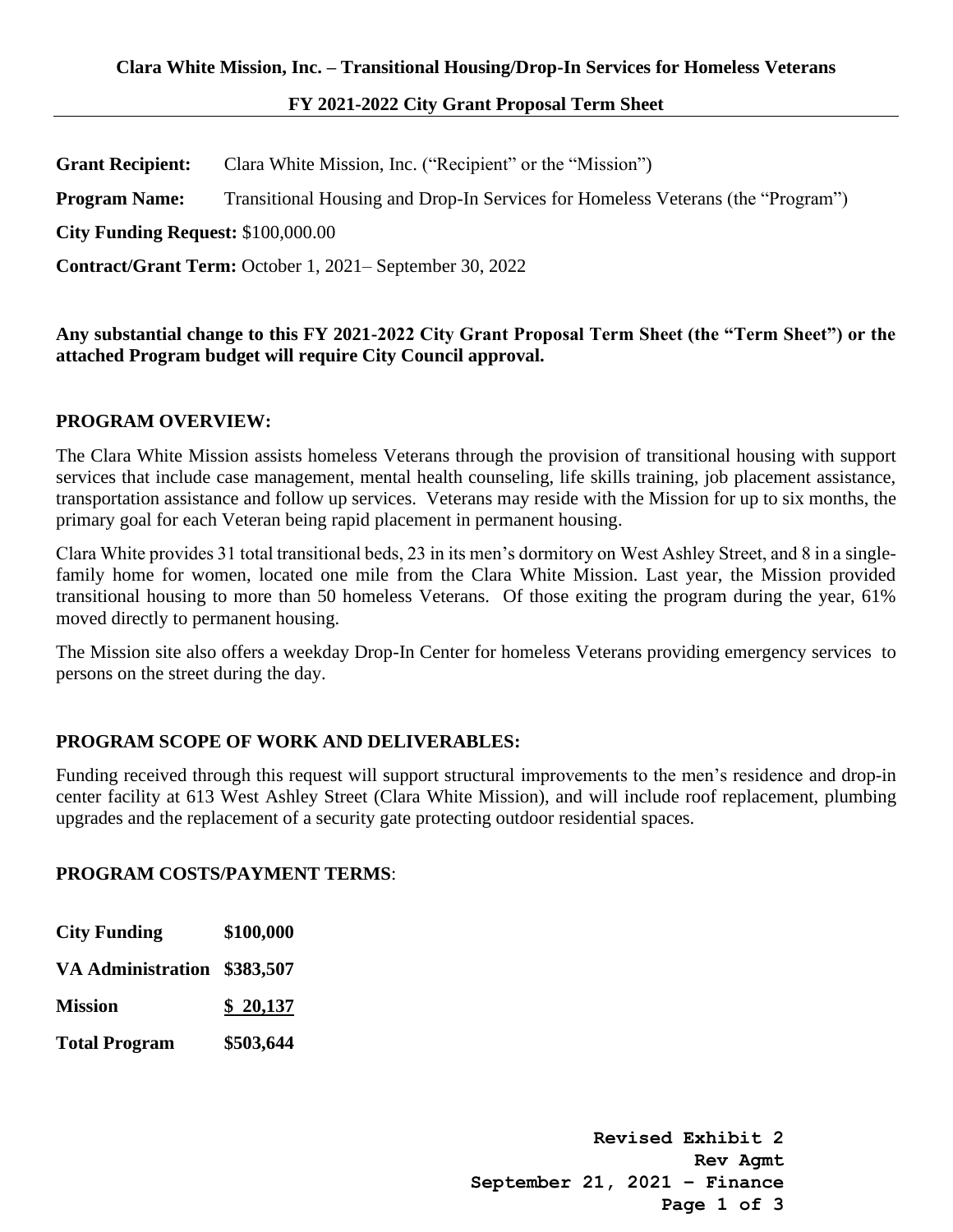#### **FY 2021-2022 City Grant Proposal Term Sheet**

## **PROGRAM IMPACT & REPORTING:**

Over the course of 12 months, a new roof will be installed on the main building of the Clara White Mission facility. Previously, the flat roof of the 1907 structure has only been recoated and reinforced in specific areas. It has been more than 30 years since the facility had a new roof. Constant leaking and concerns about the development of mold are ongoing. At the end of this project the Veterans residence and drop in component will be free from water and mold invasion due to failure of the roof.

A wrought iron security gate, installed in keeping with the design requirements of the LaVilla district, is experiencing structural compromise due to rusting and excessive use over a period of years. By September 30, 2022, replacement of the gate will provide a design-appropriate, efficiently operating and secure access and egress for residents and staff.

Compromise of plumbing components due to excessive use in service of residential and drop in center demands has resulted in inefficiently operating and frequently backlogged pipes requiring frequent and expensive service calls. Replacement of plumbing components anticipated to be completed by 9/30/2022 will alleviate recurrent service expenses and allow the plumbing system to operate efficiently in the residence and drop-in center.

## **ADDITIONAL GRANT REQUIREMENTS AND CONDITIONS:**

Recipient's expenditure of City funds for the Program and the provision of services shall be subject to Chapter 118, Parts 1 – 5 of the *Jacksonville Ordinance Code*, and the terms and conditions of any contract entered into between the City and Recipient. Recipient shall use the City funds for the Program in accordance with the City Council approved Term Sheet and Program budget. The City's Grant Administrator may amend this Term Sheet or the approved Program budget consistent with the Program's needs, provided that any substantial change to this Term Sheet or the approved Program budget will require City Council approval.